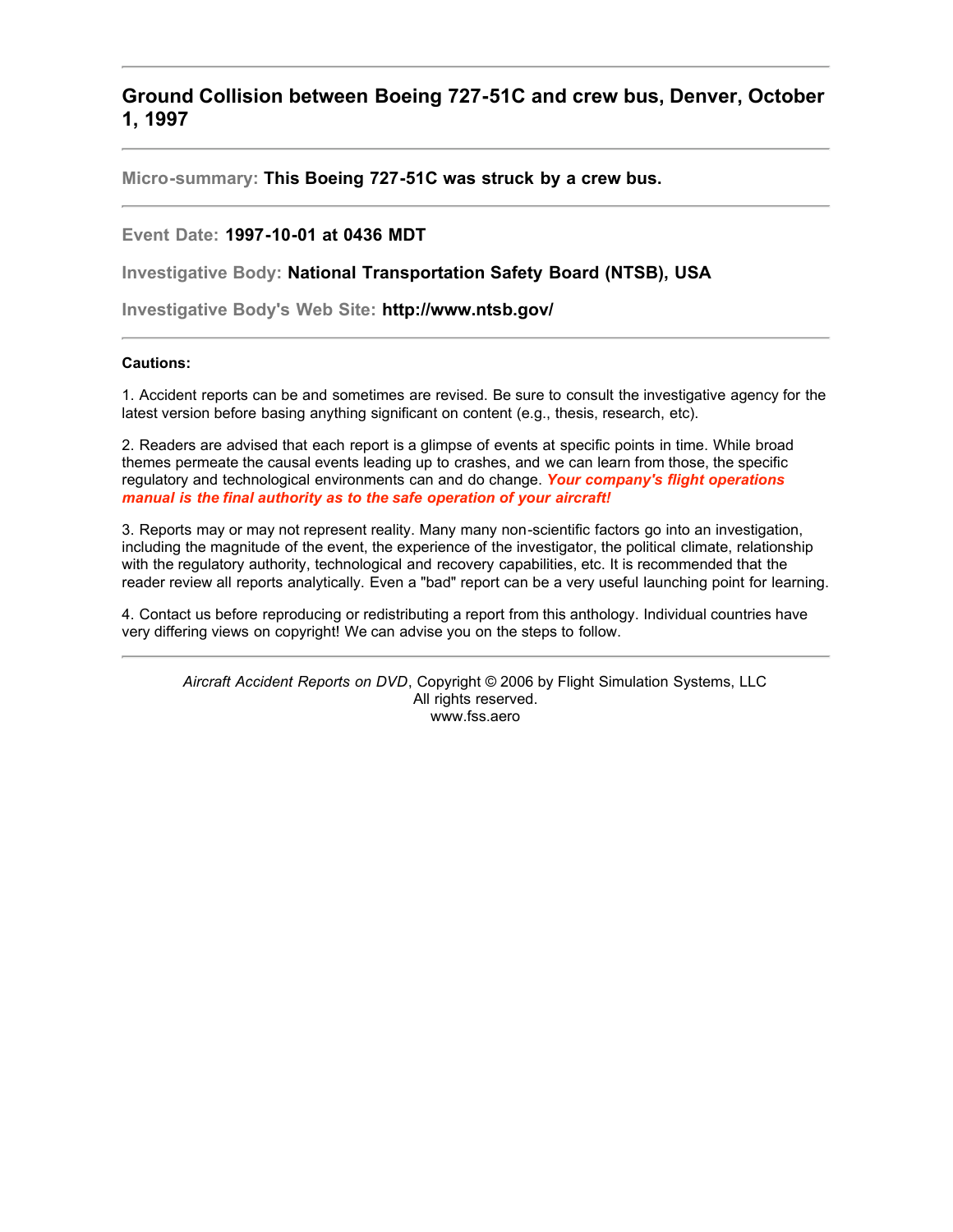| RANS <sub>P</sub> RANSP<br>National Transportation Safety Board                                                                                                                                                                                                                                                                                                                                                                                                                                                                                                                                                                                                                                                                                                                                                                                                                                                                                                                                                                                                                                                                                                                                                                                                                                                                                                                                                                                                                                                                                                                                                                                                                                                                                                                                                                                                                                                                                                                                                                                                                                                                                                                                                                                                                                                                   |       |  | NTSB ID: FTW98FA001             |                                  | Aircraft Registration Number: N414EX |  |                  |  |  |
|-----------------------------------------------------------------------------------------------------------------------------------------------------------------------------------------------------------------------------------------------------------------------------------------------------------------------------------------------------------------------------------------------------------------------------------------------------------------------------------------------------------------------------------------------------------------------------------------------------------------------------------------------------------------------------------------------------------------------------------------------------------------------------------------------------------------------------------------------------------------------------------------------------------------------------------------------------------------------------------------------------------------------------------------------------------------------------------------------------------------------------------------------------------------------------------------------------------------------------------------------------------------------------------------------------------------------------------------------------------------------------------------------------------------------------------------------------------------------------------------------------------------------------------------------------------------------------------------------------------------------------------------------------------------------------------------------------------------------------------------------------------------------------------------------------------------------------------------------------------------------------------------------------------------------------------------------------------------------------------------------------------------------------------------------------------------------------------------------------------------------------------------------------------------------------------------------------------------------------------------------------------------------------------------------------------------------------------|-------|--|---------------------------------|----------------------------------|--------------------------------------|--|------------------|--|--|
| <b>FACTUAL REPORT</b>                                                                                                                                                                                                                                                                                                                                                                                                                                                                                                                                                                                                                                                                                                                                                                                                                                                                                                                                                                                                                                                                                                                                                                                                                                                                                                                                                                                                                                                                                                                                                                                                                                                                                                                                                                                                                                                                                                                                                                                                                                                                                                                                                                                                                                                                                                             |       |  | Occurrence Date: 10/01/1997     |                                  | Most Critical Injury: Serious        |  |                  |  |  |
| <b>ÁVJATIQÑ</b>                                                                                                                                                                                                                                                                                                                                                                                                                                                                                                                                                                                                                                                                                                                                                                                                                                                                                                                                                                                                                                                                                                                                                                                                                                                                                                                                                                                                                                                                                                                                                                                                                                                                                                                                                                                                                                                                                                                                                                                                                                                                                                                                                                                                                                                                                                                   |       |  | Occurrence Type: Accident       |                                  | Investigated By: NTSB                |  |                  |  |  |
| Location/Time                                                                                                                                                                                                                                                                                                                                                                                                                                                                                                                                                                                                                                                                                                                                                                                                                                                                                                                                                                                                                                                                                                                                                                                                                                                                                                                                                                                                                                                                                                                                                                                                                                                                                                                                                                                                                                                                                                                                                                                                                                                                                                                                                                                                                                                                                                                     |       |  |                                 |                                  |                                      |  |                  |  |  |
| <b>Nearest City/Place</b>                                                                                                                                                                                                                                                                                                                                                                                                                                                                                                                                                                                                                                                                                                                                                                                                                                                                                                                                                                                                                                                                                                                                                                                                                                                                                                                                                                                                                                                                                                                                                                                                                                                                                                                                                                                                                                                                                                                                                                                                                                                                                                                                                                                                                                                                                                         | State |  | Zip Code                        | Local Time                       | Time Zone                            |  |                  |  |  |
| <b>DENVER</b>                                                                                                                                                                                                                                                                                                                                                                                                                                                                                                                                                                                                                                                                                                                                                                                                                                                                                                                                                                                                                                                                                                                                                                                                                                                                                                                                                                                                                                                                                                                                                                                                                                                                                                                                                                                                                                                                                                                                                                                                                                                                                                                                                                                                                                                                                                                     | CO    |  | 80249                           | 0436                             | <b>MDT</b>                           |  |                  |  |  |
| Airport Proximity: On Airport                                                                                                                                                                                                                                                                                                                                                                                                                                                                                                                                                                                                                                                                                                                                                                                                                                                                                                                                                                                                                                                                                                                                                                                                                                                                                                                                                                                                                                                                                                                                                                                                                                                                                                                                                                                                                                                                                                                                                                                                                                                                                                                                                                                                                                                                                                     |       |  | Distance From Landing Facility: |                                  | Direction From Airport:              |  |                  |  |  |
| <b>Aircraft Information Summary</b>                                                                                                                                                                                                                                                                                                                                                                                                                                                                                                                                                                                                                                                                                                                                                                                                                                                                                                                                                                                                                                                                                                                                                                                                                                                                                                                                                                                                                                                                                                                                                                                                                                                                                                                                                                                                                                                                                                                                                                                                                                                                                                                                                                                                                                                                                               |       |  |                                 |                                  |                                      |  |                  |  |  |
| Aircraft Manufacturer                                                                                                                                                                                                                                                                                                                                                                                                                                                                                                                                                                                                                                                                                                                                                                                                                                                                                                                                                                                                                                                                                                                                                                                                                                                                                                                                                                                                                                                                                                                                                                                                                                                                                                                                                                                                                                                                                                                                                                                                                                                                                                                                                                                                                                                                                                             |       |  | Model/Series                    |                                  |                                      |  | Type of Aircraft |  |  |
| Boeing                                                                                                                                                                                                                                                                                                                                                                                                                                                                                                                                                                                                                                                                                                                                                                                                                                                                                                                                                                                                                                                                                                                                                                                                                                                                                                                                                                                                                                                                                                                                                                                                                                                                                                                                                                                                                                                                                                                                                                                                                                                                                                                                                                                                                                                                                                                            |       |  | 727-51C                         |                                  |                                      |  | Airplane         |  |  |
| Sightseeing Flight: No                                                                                                                                                                                                                                                                                                                                                                                                                                                                                                                                                                                                                                                                                                                                                                                                                                                                                                                                                                                                                                                                                                                                                                                                                                                                                                                                                                                                                                                                                                                                                                                                                                                                                                                                                                                                                                                                                                                                                                                                                                                                                                                                                                                                                                                                                                            |       |  |                                 | Air Medical Transport Flight: No |                                      |  |                  |  |  |
| <b>Narrative</b>                                                                                                                                                                                                                                                                                                                                                                                                                                                                                                                                                                                                                                                                                                                                                                                                                                                                                                                                                                                                                                                                                                                                                                                                                                                                                                                                                                                                                                                                                                                                                                                                                                                                                                                                                                                                                                                                                                                                                                                                                                                                                                                                                                                                                                                                                                                  |       |  |                                 |                                  |                                      |  |                  |  |  |
| Brief narrative statement of facts, conditions and circumstances pertinent to the accident/incident:<br>HISTORY OF FLIGHT                                                                                                                                                                                                                                                                                                                                                                                                                                                                                                                                                                                                                                                                                                                                                                                                                                                                                                                                                                                                                                                                                                                                                                                                                                                                                                                                                                                                                                                                                                                                                                                                                                                                                                                                                                                                                                                                                                                                                                                                                                                                                                                                                                                                         |       |  |                                 |                                  |                                      |  |                  |  |  |
| International Airlines, Inc., as Flight 607, collided with a 1988 Gillig Phantom bus, operated by<br>Republic Parking Co., while taxiing for takeoff in a non-movement area at Denver, Colorado,<br>International Airport (DIA).<br>The airline transport rated captain sustained serious injuries, the<br>airline transport rated first officer received minor injuries, and the airline transport rated<br>flight engineer was not injured.<br>The airplane was destroyed. The shuttle bus driver received<br>Two passengers aboard the bus were not injured. The bus was destroyed. Visual<br>minor injuries.<br>meteorological conditions prevailed, and an IFR flight plan had been filed for the domestic cargo<br>flight to San Francisco, California, operating under Title 14 CFR Part 121.<br>The investigative team interviewed the shuttle bus driver, Thomas P. Armstrong, on October 3, 1997,<br>and the following is based on that interview. Mr. Armstrong said he reported for work at 0400.<br>After a morning briefing with company personnel, he made a walk-around inspection of his bus.<br>Two<br>passengers (Mike Weston and Roberta Welling) boarded the bus, and he departed the employees' south<br>parking lot at 0436,<br>en route to "C" concourse. Because of a bus ahead, he drove at a "moderate<br>speed" for<br>spacing. The bus traveled north on Vandriver Street. The road crosses the south cargo<br>ramp at Taxiway Sierra Charlie. He did not observe any activity on the cargo ramp as he approached<br>the intersection, and came to a complete stop at the stop sign. He looked both ways and turned on<br>the 4-way flasher lights. He said his headlights and running lights were on, and the interior<br>lights were off. He observed the nose taxi light of an aircraft off to his right. He "inched" the<br>bus forward, stopped, looked both ways again, and proceeded across the cargo ramp. The bus's<br>radio, tuned to the bus channel (800 mHz), was on but he paid no attention to it. In the<br>background, he heard a voice yell "Hold, hold, HOLD!" He thought he was referring to the aircraft<br>Suddenly, he saw a bright light through the left window and he was thrown to the<br>on his right.<br>floor. He estimated his speed to be less than 5 mph at impact. |       |  |                                 |                                  |                                      |  |                  |  |  |
| One of the bus passengers, Mike Weston was interviewed by telephone by FAA personnel and the<br>following is based on that interview. He was seated in the rear of the bus, on the right side<br>facinq left.<br>The bus came to a complete stop at the stop sign before proceeding across the cargo<br>He saw the approaching airplane clearly and he yelled, "Whoa," five times before the<br>ramp.<br>collision, but the driver did not respond.                                                                                                                                                                                                                                                                                                                                                                                                                                                                                                                                                                                                                                                                                                                                                                                                                                                                                                                                                                                                                                                                                                                                                                                                                                                                                                                                                                                                                                                                                                                                                                                                                                                                                                                                                                                                                                                                               |       |  |                                 |                                  |                                      |  |                  |  |  |
| This investigator interviewed the captain of the Boeing 727, Joseph B. Jordan, by telephone from<br>his hospital bed at Denver Health Medical Center on October 10, 1997, and the following is based on<br>that interview. After push-back, engine start, and "A" system hydraulics pressurization, the first<br>officer received clearance from ramp control to taxi to the Alpha hold bars, located about halfway<br>between the cargo ramp and runway 35L. At that point they were to contact ground control.<br>The<br>captain said the taxiway makes a 40 degree right turn and goes up a small hill. He had just made                                                                                                                                                                                                                                                                                                                                                                                                                                                                                                                                                                                                                                                                                                                                                                                                                                                                                                                                                                                                                                                                                                                                                                                                                                                                                                                                                                                                                                                                                                                                                                                                                                                                                                       |       |  |                                 |                                  |                                      |  |                  |  |  |

*FACTUAL REPORT - AVIATION Page 1*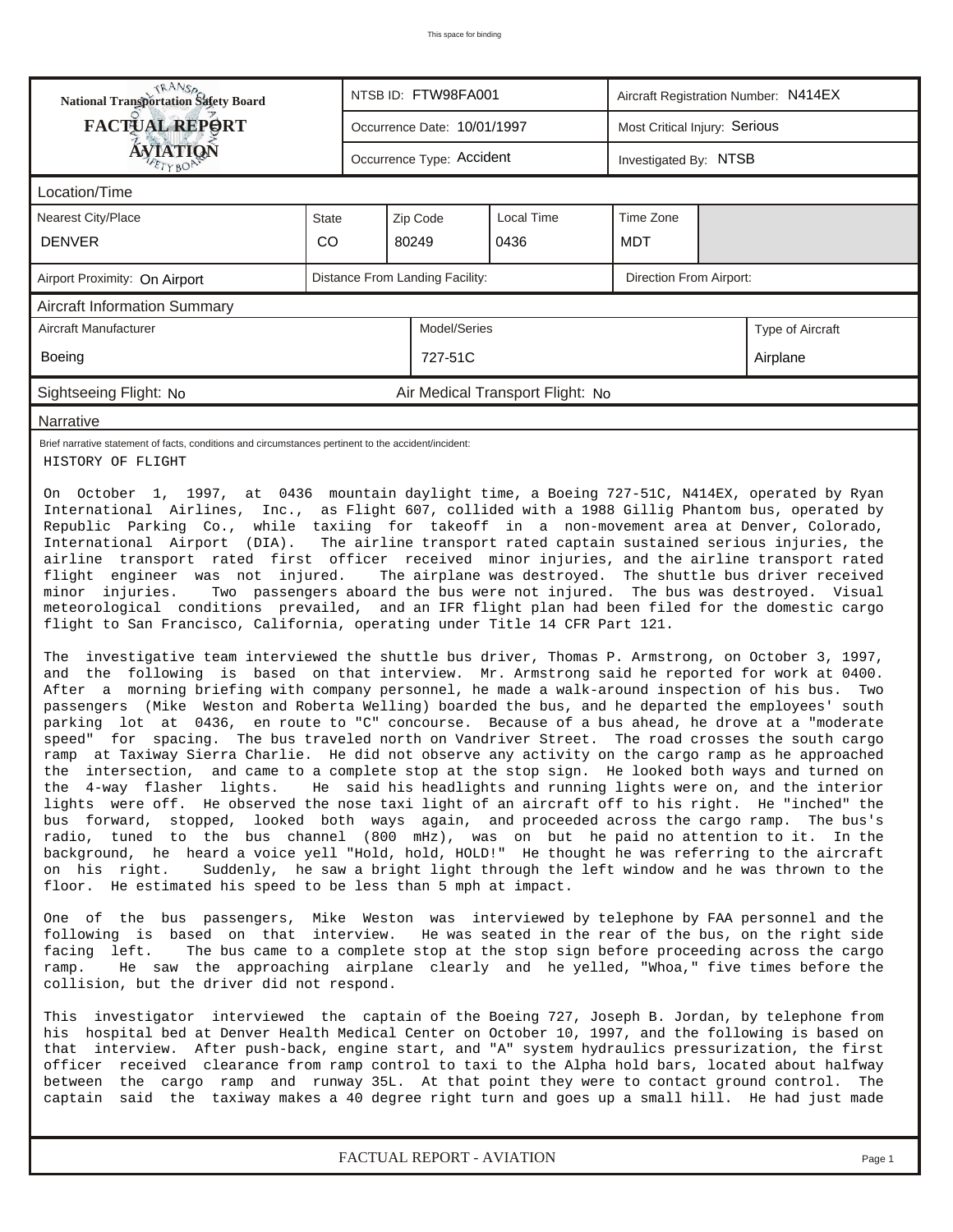| <b>FACTUAL REPORT</b><br>Occurrence Date: 10/01/1997<br>Occurrence Type: Accident | <b>National Transportation Safety Board</b> | NTSB ID: FTW98FA001 |  |
|-----------------------------------------------------------------------------------|---------------------------------------------|---------------------|--|
|                                                                                   |                                             |                     |  |
|                                                                                   |                                             |                     |  |

## *Narrative (Continued)*

the right turn when he heard his first officer yell "Bus!" He said he caught a glimpse of the bus, "stood on the brakes," and may have yelled, "Brace yourself!" He did not remember seeing any lights on the bus. The bus did not stop, but kept coming and collided with the airplane. The captain was trapped in the crushed cockpit.

This investigator interviewed the first and second officers at their motel on October 2, 1997, and the following is based on those interviews. The first officer said the airplane departed Newark, New Jersey, and arrived in Denver via Indianapolis, Indiana, at 0414. Its destination was San Francisco, California. After push-back, they were cleared to taxi "right side out," contact ground control and hold short of taxiway Sierra Charlie. An inbound airplane was holding short of the cargo ramp and yielding to their exit. The navigation lights, rotating beacon, and runway turnoff lights were on. The airplane was not equipped with taxi lights. He saw "something dark" off to the right and yelled a warning to the captain. He did not see the bus' headlights. He had just completed the checklist when "something dark caught my eye off to the right." He did not see any lights. He yelled and "hit the brakes." There was the impact and he felt pain. He immediately shut down all three engines and the cockpit became dark. He was able to extricate himself from the collapsed cockpit and went aft and opened the cabin door. He felt the airplane rolling backwards. He returned to the cockpit and tried to activate the pneumatic brakes but to no avail. Several Federal Express employees tried to chock the wheels, but the airplane backed into an embankment before coming to a halt.

The second officer said that after completing the checklist, she turned her seat to the forward position. (The first officer) "looked right, looked again, and said something about a 'problem.'" She looked out the window and saw the bus, "hazy, gray, not very discernible." It was about 30 feet away, "going fast, steady speed, and he made no attempt to stop. I don't think he saw us." There were no lights inside the bus, and she did not see its headlights. (The captain) looked and yelled, "Brace yourself!" He applied full brakes and (the first officer) pulled the start levers to cutoff. This killed the engines and all the electrics. The impact drove the instrument panel and power console into the captain's lap. He yelled his leg and kneecap were broken. The cockpit was completely dark. She got up and assisted the first officer from his seat, and then extricated the captain. She then went aft, opened the cabin door, and told people below to call an ambulance and to get some stairs. The airplane started rolling backwards. The first officer returned to his seat and first tried the parking brake then the pneumatic brake. Nothing worked.

#### PERSONNEL INFORMATION

Captain Joseph B. Jordan, age 52, was employed by Ryan International Airlines on January 28, 1991. He holds Airline Transport Pilot Certificate No. 1844837, dated February 17, 1995, with an airplane multiengine land rating, and type ratings in the Convair 340/440 and Boeing 727. He has commercial privileges in single engine land/sea airplanes and gliders, and also holds a glider instructor rating. His first class airman medical certificate, dated May 9, 1997, contains the restriction, "must wear corrective lenses." His last proficiency check was accomplished on June 19, 1997, in the Boeing 727.

First Officer Edward J. Del Monico, age 35, was employed by Ryan International Airlines on January 10, 1995. He holds Airline Transport Pilot Certificate No. 155669449, dated June 2, 1993, with an airplane multiengine land rating, and type ratings in the Boeing 737 and SA-227. He has commercial privileges in single engine land airplanes, and also holds single engine airplane instructor rating and flight engineer-turbojet ratings. His first class airman medical certificate, dated March 5, 1997, contains no restrictions or limitations. His last proficiency check was accomplished on June 10, 1997, in the Boeing 727.

Second Officer Kathryn A. Schindelar, age 56, was employed by Ryan International Airlines on September 15, 1995. She holds Airlines Transport Pilot Certificate No. 1830525, dated April 25, 1991, with an airplane multiengine land rating, and a type rating in the Boeing 737. She also has

*FACTUAL REPORT - AVIATION Page 1a*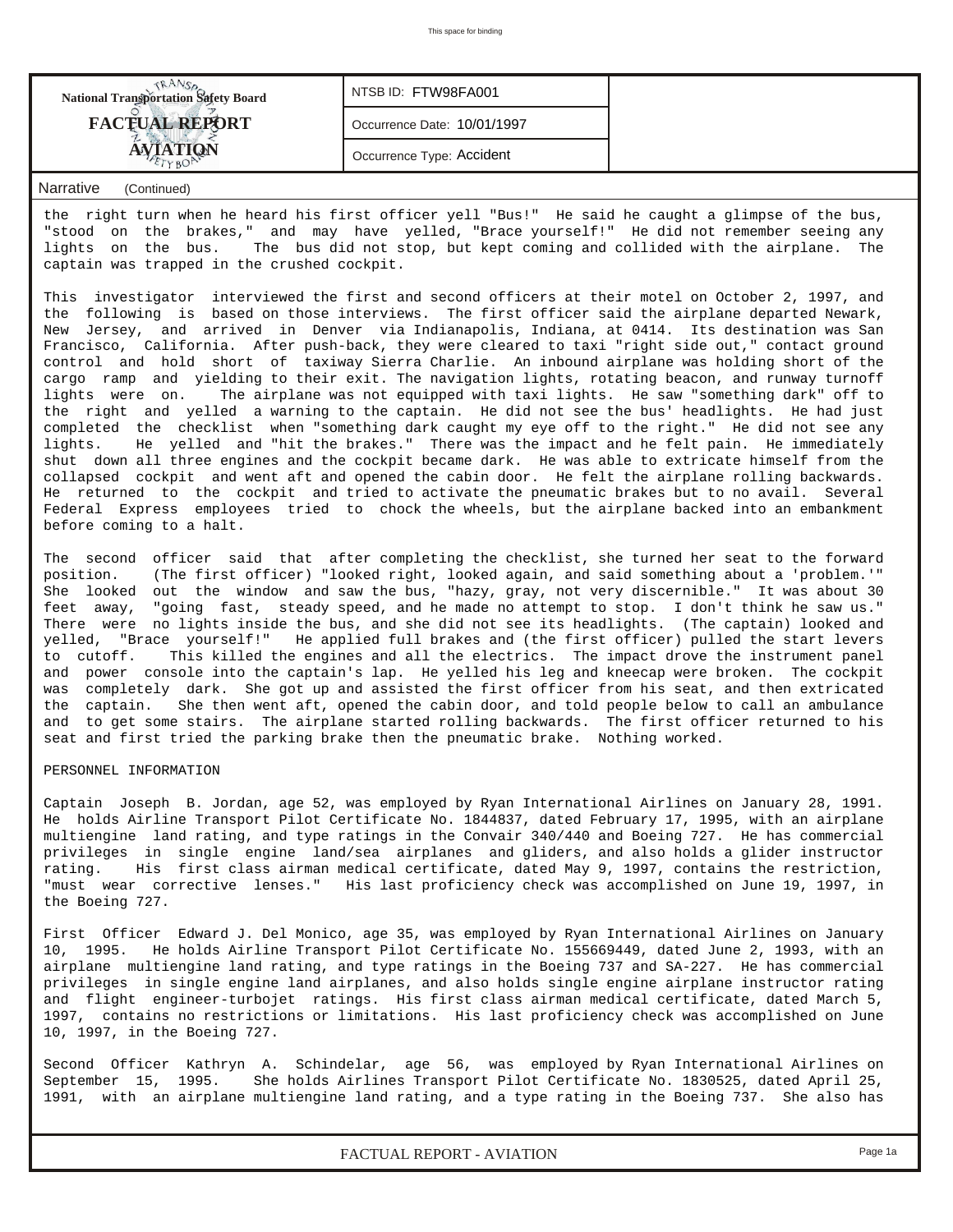| <b>National Transportation Safety Board</b> | NTSB ID: FTW98FA001         |  |
|---------------------------------------------|-----------------------------|--|
| <b>FACTUAL REPORT</b>                       | Occurrence Date: 10/01/1997 |  |
|                                             | Occurrence Type: Accident   |  |

### *Narrative (Continued)*

commercial pilot privileges in single engine land airplanes. Her first class airman medical certificate, dated July 21, 1997, contains the restriction, "must wear corrective lenses." Her last proficiency check was accomplished on June 10, 1997, in the Boeing 727.

Thomas P. Armstrong, age 47, was hired by Republic Parking Co., as a bus driver on April 25, 1997. He holds a Colorado commercial driver's license (CDL) no. 920086878 that expires May 24, 2001. Mr. Armstrong said that he had 36 years' driving experience, and had held the CDL for five months. He is employed as a ramp serviceman for United Airlines, and works for Republic Parking Company on a part-time basis. He had been off for two days, and he considered himself well rested before the accident.

#### AIRCRAFT INFORMATION

N414EX, a Boeing 727-51C (s/n 18899), owned by Emery Worldwide Airlines, Inc., and operated Ryan International Airlines, was manufactured in 1981. It is powered by three Pratt & Whitney JT8D-7B turbofan engines, each rated at 14,000 pounds of thrust. According to the operator, the airframe has accumulated 47,098 hours and 45,215 cycles at the time of the accident. The last continuous airworthiness inspection was performed on September 30, 1997. The airplane's dispatch weight was 151,358 pounds. The first officer said the airplane was not equipped with taxi lights, but that its runway turnoff lights were illuminated.

The employee shuttle bus, license plate number 880A09, was a 1988 Gillig Phantom (VIN 15GCA091XJ1081969).

#### METEOROLOGICAL INFORMATION

Visual meteorological conditions existed at Denver International Airport. At 0453, 17 minutes after the accident, the following METAR (Aviation Routine Weather Report) was recorded:

WIND 230 DEGREES AT 6 KNOTS; VISIBILITY 10 STATUTE MILES; SKY CLEAR; TEMPERATURE 12 DEGREES C.; DEW POINT 4 DEGREES C.; ALTIMETER 30.18 INCHES OF MERCURY; REMARKS: AUTOMATED OBSERVATION WITH PRECIPITATION DISCRIMINATOR (RAIN/SNOW), SEA LEVEL PRESSURE 1015.2 MILLIBARS, TEMPERATURE +11.5 DEGREES C., DEW POINT +4.4 DEGREES C.

#### FLIGHT RECORDERS

The Collins cockpit voice recorder (m/n 624C-1, s/n 2035) and Sundstrand flight data recorder (m/n UFDR, s/n 6305) were removed from the aircraft and shipped to NTSB headquarters for readout.

According to the flight data recorder specialist's factual report, data begins at Subframe Reference Number (SRN) 1973, and ends at SRN 2101. "The aircraft begins taxiing on a heading of 069 degrees and eventually establishes on a heading of approximately 077 degrees. Between SRN 2086 and 2096, the aircraft changes to a 101 degree headings and remains on this heading until the end of the data. At SRN 2095, an increase in negative longitudinal acceleration begins. From the initial zero value, it reached a maximum value of -.66 g's at SRN 2096."

According to the Cockpit Voice Recorder Group Chairman's Factual Report, the written transcript "started at 0433:06 mdt and continued uninterrupted until 0436:08 mdt when electrical power was removed from the CVR." At 0433:52, the flight was cleared to "taxi right side up to Alpha hold." Between this time and the time of the collision, the crew was completing pre-takeoff checklist items. At 0435:58, the first officer said, "Watch it, watch it." At 0436:00, a loud crashing and rustling sound is recorded. At 0436:06, the captain said, "Oh, my leg."

WRECKAGE AND IMPACT INFORMATION

*FACTUAL REPORT - AVIATION Page 1b*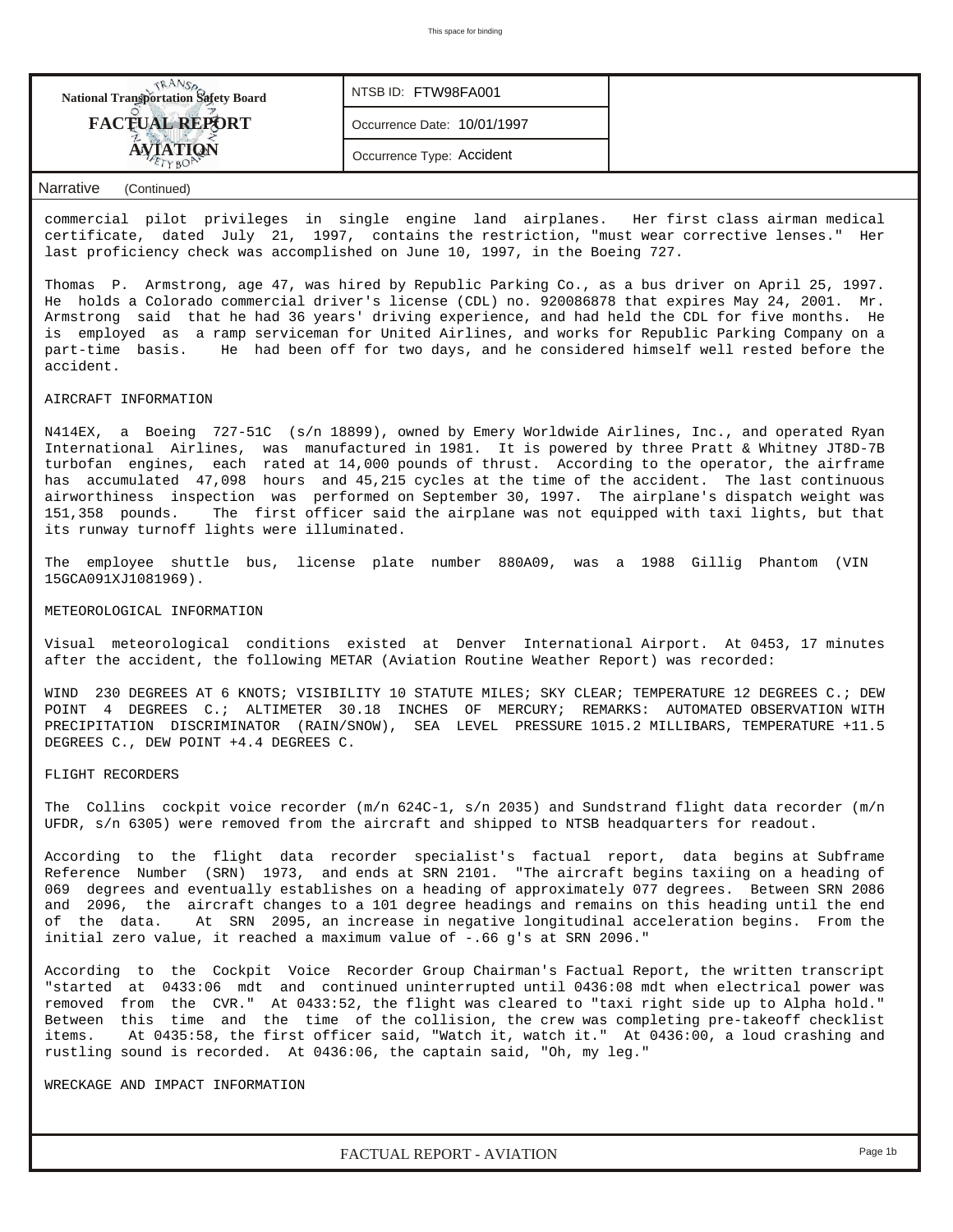| <b>National Transportation Safety Board</b> | NTSB ID: FTW98FA001         |  |
|---------------------------------------------|-----------------------------|--|
| <b>FACTUAL REPORT</b>                       | Occurrence Date: 10/01/1997 |  |
| <b>TION</b>                                 | Occurrence Type: Accident   |  |

### *Narrative (Continued)*

Three heavy skid marks, aligned on a magnetic heading of approximately 108 degrees, were noted on the taxiway. The left pair of skid marks were 22 feet in length, and the right pair of skid marks were 24 feet in length. The center skid mark was consistent with sideways scuffing and measured 16 feet in length. The airplane was located approximately 200 feet in back of these skid marks, and was resting against an embankment, completely off the cargo ramp. The front portion of the cockpit and nose section of the airplane were destroyed. Standing inside the cockpit and looking down at the rudder pedals, the pavement could be seen through the opening in the nose section.

The left front portion of the bus was damaged and the windshield was knocked out. The bus was located across the taxiway, in a grassy area, completely off the ramp. The magnetic heading of the service road, at the point where it crosses the nonmovement area, is approximately 335 degrees. No skid marks were noted on this heading.

#### MEDICAL AND PATHOLOGICAL INFORMATION

Due to the severity of the Captain Jordan's injuries, he was treated and stabilized by paramedics, then transported by ambulance to the Denver Health Medical Center for treatment. According to Captain Jordan, both lower legs, the right kneecap and right ankle were fractured. He told attending physicians that specimens had to be drawn for toxicological screening. This was done and, according to their toxicological report (#22660039), Captain Jordan tested positive for barbiturates and opiates. This report was reviewed by the Office of Research and Engineering's staff physician. According to NTSB's staff physician, these readings were due to the medications administered by the paramedics.

First Officer Del Monico said his injuries were limited to bruises and soreness. Second Officer Schindelar was not injured. Their toxicological tests were performed by Roche Biomedical Laboratories. According to the reports (#071297769 and #071297770), both crewmen were negative for THC, cocaine, PCP, opiates and amphetamines.

Mr. Armstrong said his injuries consisted of facial cuts and bruises. A toxicological screen on Mr. Armstrong was performed by Chem Review, Ltd., in Bismarck, North Dakota. According to the report (75668), the results were negative for drugs and alcohol.

#### TESTS AND RESEARCH

A human performance specialist was dispatched from NTSB headquarters to assist in the investigation. According to the report, two problem areas were identified: (1) numerous obstructions to vision in the accident area, and (2) a deficient bus driver training program.

The report noted that when positioned at the intersection and looking west towards the cargo ramp, a small hill with a chain link fence on top blocks the view of approaching airplanes. For a period of time, only the top portion of an airplane's vertical stabilizer can be seen (according to DIA'S management, if a vehicle is positioned at the intersection and its driver looks west, he will see approximately 750 feet of the taxiway, or has approximately 45 degrees left side field of vision before the hill becomes an obstruction). Night and adverse weather conditions can further diminish the field of view. Although the cargo ramp is well illuminated on the north side, no such lighting exists on the south side and this would be the side of an airplane closest to a vehicle stopped at the intersection (DIA management said the south side of Taxiway Sierra Charlie is not illuminated from Taxiway Sierra Alpha west for 1,300 feet because this is the defined southern edge of Taxiway Sierra Charlie, and only ramp aircraft parking areas are illuminated).

The bus driver training program consists of reading a study guide, watching a videotape on airport driving, and taking an airport familiarization ride with a company trainer (DIA recommends that each company conduct their "familiarization tours" for its employees during the shift that the employee works. The driving video was filmed during daylight hours to educate the drivers on

*FACTUAL REPORT - AVIATION Page 1c*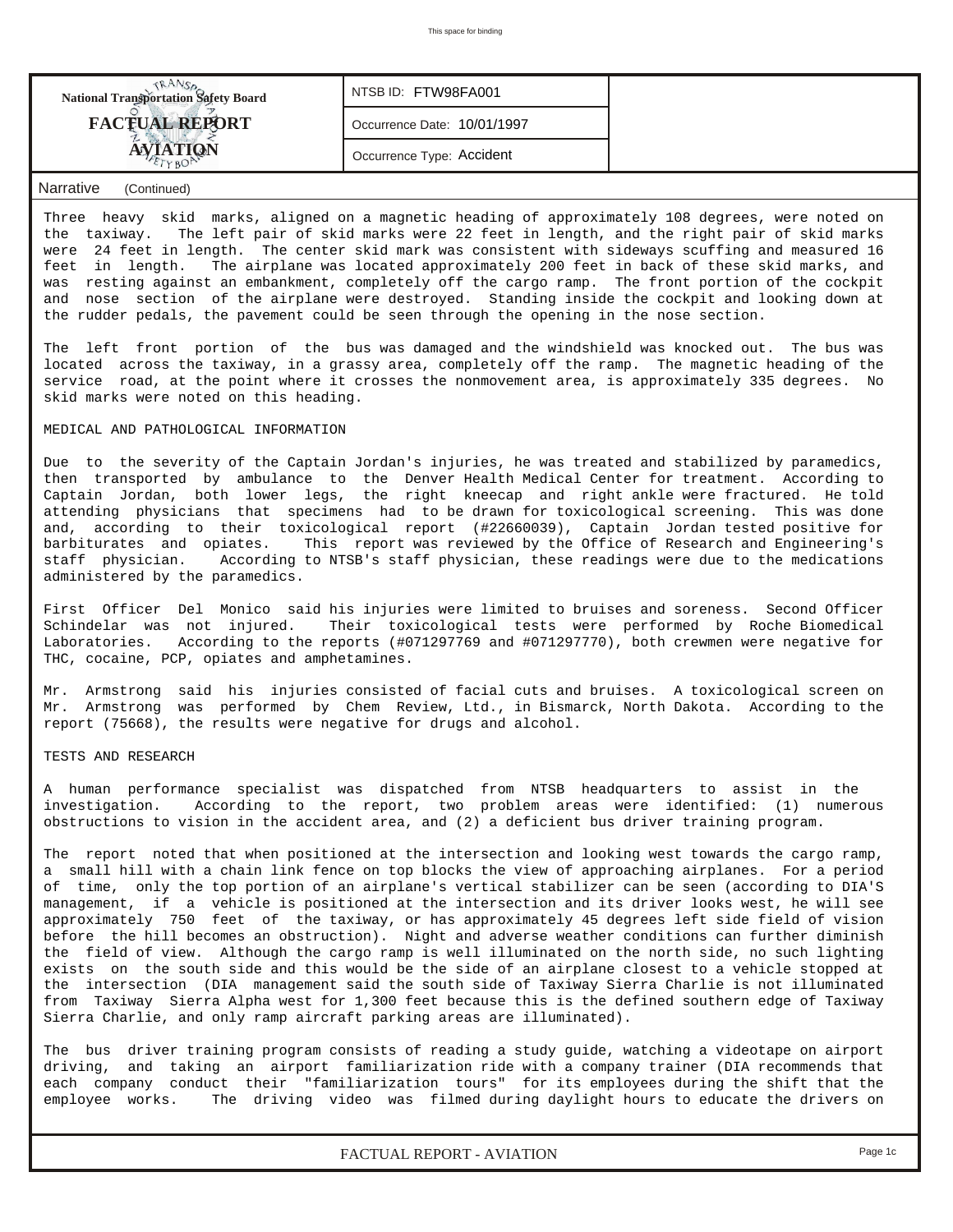| <b>National Transportation Safety Board</b><br>NTSB ID: FTW98FA001                                                                                                                                                                                                                                                                                                                                                                                                                                                                                                                                                                                                                                                                                                                                                                                                                                                                                                                                                                                                                                                                                                                                                                                                                                                                                                  |                             |                                                                           |  |  |  |  |  |  |  |
|---------------------------------------------------------------------------------------------------------------------------------------------------------------------------------------------------------------------------------------------------------------------------------------------------------------------------------------------------------------------------------------------------------------------------------------------------------------------------------------------------------------------------------------------------------------------------------------------------------------------------------------------------------------------------------------------------------------------------------------------------------------------------------------------------------------------------------------------------------------------------------------------------------------------------------------------------------------------------------------------------------------------------------------------------------------------------------------------------------------------------------------------------------------------------------------------------------------------------------------------------------------------------------------------------------------------------------------------------------------------|-----------------------------|---------------------------------------------------------------------------|--|--|--|--|--|--|--|
| <b>FACTUAL REPORT</b>                                                                                                                                                                                                                                                                                                                                                                                                                                                                                                                                                                                                                                                                                                                                                                                                                                                                                                                                                                                                                                                                                                                                                                                                                                                                                                                                               | Occurrence Date: 10/01/1997 |                                                                           |  |  |  |  |  |  |  |
| <b>AVIATION</b><br>Occurrence Type: Accident                                                                                                                                                                                                                                                                                                                                                                                                                                                                                                                                                                                                                                                                                                                                                                                                                                                                                                                                                                                                                                                                                                                                                                                                                                                                                                                        |                             |                                                                           |  |  |  |  |  |  |  |
| <b>Narrative</b><br>(Continued)                                                                                                                                                                                                                                                                                                                                                                                                                                                                                                                                                                                                                                                                                                                                                                                                                                                                                                                                                                                                                                                                                                                                                                                                                                                                                                                                     |                             |                                                                           |  |  |  |  |  |  |  |
| airfield markings and signs).<br>visibility conditions.                                                                                                                                                                                                                                                                                                                                                                                                                                                                                                                                                                                                                                                                                                                                                                                                                                                                                                                                                                                                                                                                                                                                                                                                                                                                                                             |                             | No provisions are made for driver training in night or low                |  |  |  |  |  |  |  |
| ADDITIONAL INFORMATION                                                                                                                                                                                                                                                                                                                                                                                                                                                                                                                                                                                                                                                                                                                                                                                                                                                                                                                                                                                                                                                                                                                                                                                                                                                                                                                                              |                             |                                                                           |  |  |  |  |  |  |  |
| According to 14 CFR Part 91.113(b), if aircraft are converging, the aircraft on the right has the<br>right-of-way.                                                                                                                                                                                                                                                                                                                                                                                                                                                                                                                                                                                                                                                                                                                                                                                                                                                                                                                                                                                                                                                                                                                                                                                                                                                  |                             |                                                                           |  |  |  |  |  |  |  |
| The Denver Police Department also investigated this accident.<br>The bus driver was cited for<br>violating section 54-180, "Taking right of way (at the) stop sign." Section 54-180, contained in<br>the Denver Police Department handbook, states: "The driver of a vehicle shall stop or yield at the<br>entrance to a through highway and shall yield the right-of-way to other vehicles which have entered<br>the intersection from the through highway or which are approaching so closely on the through<br>highway as to constitute an immediate hazard. The driver of a vehicle shall likewise stop in<br>obedience to a stop sign or yield in compliance with a yield sign as required herein at an<br>intersection where a stop sign or a yield sign is erected at one (1) or more entrances thereto<br>although not a part of a through highway and shall proceed cautiously, yielding to vehicles not so<br>obligated to stop or yield and which are within the intersection or approaching so closely as to<br>constitute an immediate hazard, during the time such driver is moving across or within the<br>intersection; provided, that if such a driver is involved in a collision with a vehicle in the<br>intersection, after driving past a yield sign, such collision shall be deemed prima faci evidence<br>of failure to yield right-of-way." |                             |                                                                           |  |  |  |  |  |  |  |
| According to Denver Municipal Airport System Rules and Regulations, however, section 130.03-1<br>states: "Aircraft shall have the right of way over all other vehicles."                                                                                                                                                                                                                                                                                                                                                                                                                                                                                                                                                                                                                                                                                                                                                                                                                                                                                                                                                                                                                                                                                                                                                                                            |                             |                                                                           |  |  |  |  |  |  |  |
| With the exception of withholding the cockpit voice and flight data recorders, N414EX was released<br>to Ryan International Airlines on October 1, 1997. The two recorders were released to the company<br>on October 20, 1997.<br>Co., on October 1, 1997.                                                                                                                                                                                                                                                                                                                                                                                                                                                                                                                                                                                                                                                                                                                                                                                                                                                                                                                                                                                                                                                                                                         |                             | The wreckage of the shuttle bus was verbally released to Republic Parking |  |  |  |  |  |  |  |
| In addition to the Federal Aviation Administration, parties to the investigation were Ryan<br>International Airlines and Denver International Airport.                                                                                                                                                                                                                                                                                                                                                                                                                                                                                                                                                                                                                                                                                                                                                                                                                                                                                                                                                                                                                                                                                                                                                                                                              |                             |                                                                           |  |  |  |  |  |  |  |
|                                                                                                                                                                                                                                                                                                                                                                                                                                                                                                                                                                                                                                                                                                                                                                                                                                                                                                                                                                                                                                                                                                                                                                                                                                                                                                                                                                     |                             |                                                                           |  |  |  |  |  |  |  |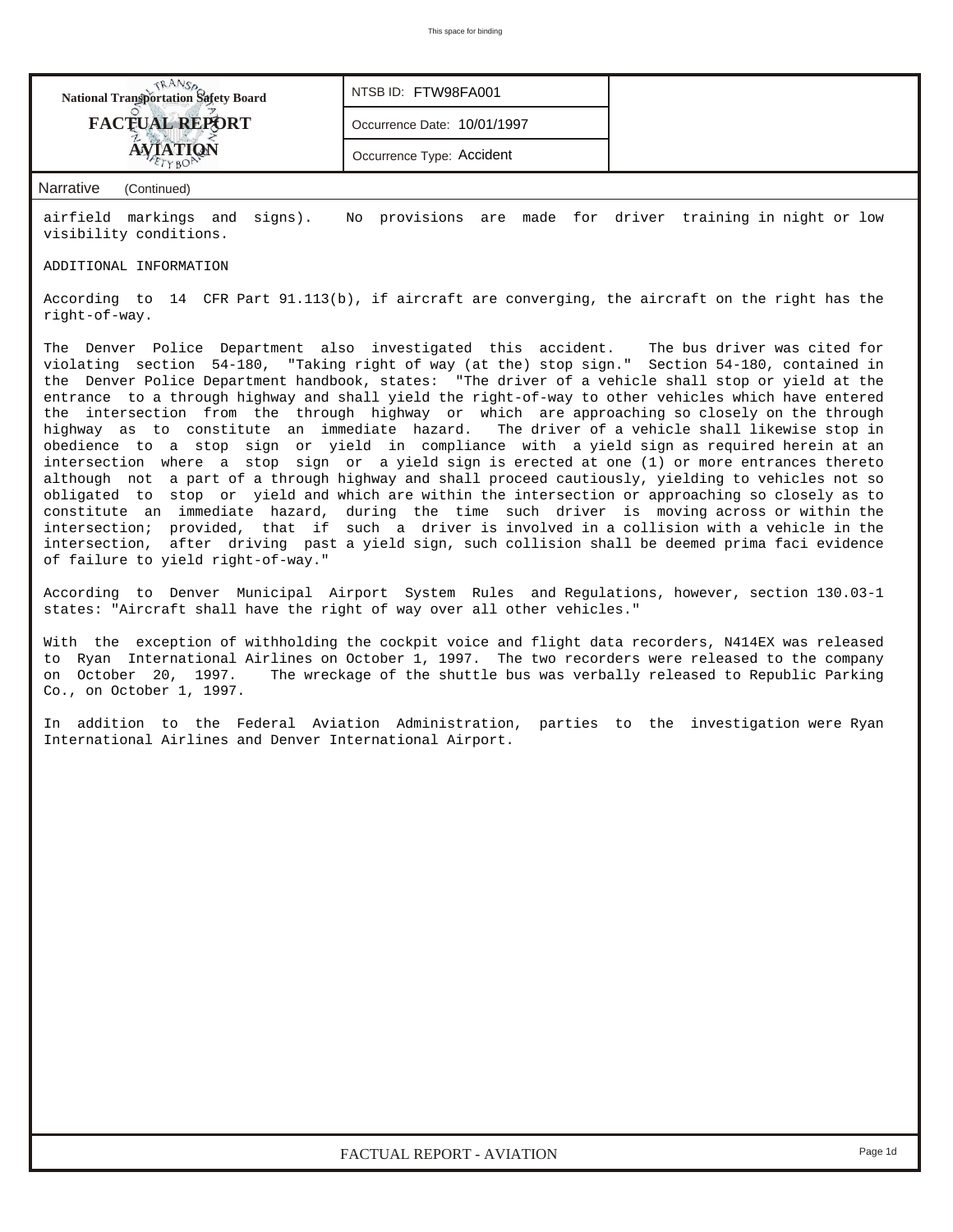| TRANSA<br>NTSB ID: FTW98FA001<br>National Transportation Safety Board |                      |                                                       |                                                         |                           |   |             |                                      |                    |                     |                           |  |  |
|-----------------------------------------------------------------------|----------------------|-------------------------------------------------------|---------------------------------------------------------|---------------------------|---|-------------|--------------------------------------|--------------------|---------------------|---------------------------|--|--|
| FACTUAL REPORT                                                        |                      | Occurrence Date: 10/01/1997                           |                                                         |                           |   |             |                                      |                    |                     |                           |  |  |
| <b>AVIATION</b>                                                       |                      |                                                       |                                                         | Occurrence Type: Accident |   |             |                                      |                    |                     |                           |  |  |
| Landing Facility/Approach Information                                 |                      |                                                       |                                                         |                           |   |             |                                      |                    |                     |                           |  |  |
| <b>Airport Name</b>                                                   |                      | Airport ID:                                           | <b>Airport Elevation</b>                                |                           |   | Runway Used |                                      | Runway Length      |                     | Runway Width              |  |  |
| <b>DENVER INTERNATIONAL</b>                                           | <b>DEN</b>           |                                                       | 5431 Ft. MSL                                            |                           | 0 |             |                                      |                    |                     |                           |  |  |
| Runway Surface Type:                                                  |                      |                                                       |                                                         |                           |   |             |                                      |                    |                     |                           |  |  |
| Runway Surface Condition:                                             |                      |                                                       |                                                         |                           |   |             |                                      |                    |                     |                           |  |  |
| Type Instrument Approach:                                             |                      |                                                       |                                                         |                           |   |             |                                      |                    |                     |                           |  |  |
| VFR Approach/Landing:                                                 |                      |                                                       |                                                         |                           |   |             |                                      |                    |                     |                           |  |  |
| Aircraft Information                                                  |                      |                                                       |                                                         |                           |   |             |                                      |                    |                     |                           |  |  |
| Aircraft Manufacturer<br>Boeing                                       |                      |                                                       | Model/Series<br>727-51C                                 |                           |   |             |                                      |                    | 18899               | <b>Serial Number</b>      |  |  |
| Airworthiness Certificate(s): Transport                               |                      |                                                       |                                                         |                           |   |             |                                      |                    |                     |                           |  |  |
| Landing Gear Type: Retractable - Tricycle                             |                      |                                                       |                                                         |                           |   |             |                                      |                    |                     |                           |  |  |
| Homebuilt Aircraft? No                                                | Number of Seats: 5   |                                                       |                                                         | Certified Max Gross Wt.   |   |             | 170000 LBS                           |                    |                     | Number of Engines: 3      |  |  |
| Engine Type:<br>Turbo Fan                                             |                      |                                                       | Engine Manufacturer:<br>Model/Series:<br>P&W<br>JT8D-7B |                           |   |             |                                      |                    |                     | Rated Power:<br>14000 LBS |  |  |
| - Aircraft Inspection Information                                     |                      |                                                       |                                                         |                           |   |             |                                      |                    |                     |                           |  |  |
| Type of Last Inspection                                               |                      | Date of Last Inspection<br>Time Since Last Inspection |                                                         |                           |   |             |                                      |                    | Airframe Total Time |                           |  |  |
| <b>Continuous Airworthiness</b>                                       |                      |                                                       | 14 Hours<br>09/1997                                     |                           |   |             |                                      |                    |                     | 47098 Hours               |  |  |
| - Emergency Locator Transmitter (ELT) Information                     |                      |                                                       |                                                         |                           |   |             |                                      |                    |                     |                           |  |  |
| ELT Installed? No                                                     | <b>ELT Operated?</b> |                                                       |                                                         |                           |   |             | ELT Aided in Locating Accident Site? |                    |                     |                           |  |  |
| Owner/Operator Information                                            |                      |                                                       |                                                         |                           |   |             |                                      |                    |                     |                           |  |  |
| Registered Aircraft Owner                                             |                      |                                                       | <b>Street Address</b>                                   | 3350 W. BAYSHORE RD.      |   |             |                                      |                    |                     |                           |  |  |
| EMERY WORLDWIDE AIRLINES, INC                                         |                      | City<br>PALO ALTO                                     |                                                         |                           |   |             |                                      | <b>State</b><br>CA | Zip Code<br>94303   |                           |  |  |
|                                                                       |                      | <b>Street Address</b>                                 |                                                         |                           |   |             |                                      |                    |                     |                           |  |  |
| Operator of Aircraft                                                  |                      |                                                       |                                                         | 6810 W. KELLOGG           |   |             |                                      |                    |                     |                           |  |  |
| RYAN INT'L AIRLINES, INC.                                             |                      | City<br><b>WICHITA</b>                                |                                                         |                           |   |             |                                      | State<br>KS        | Zip Code<br>67209   |                           |  |  |
| Operator Does Business As:                                            |                      |                                                       |                                                         |                           |   |             | Operator Designator Code: RYNA       |                    |                     |                           |  |  |
| - Type of U.S. Certificate(s) Held:                                   |                      |                                                       |                                                         |                           |   |             |                                      |                    |                     |                           |  |  |
| Air Carrier Operating Certificate(s): Flag Carrier/Domestic           |                      |                                                       |                                                         |                           |   |             |                                      |                    |                     |                           |  |  |
| Operating Certificate:<br>Operator Certificate:                       |                      |                                                       |                                                         |                           |   |             |                                      |                    |                     |                           |  |  |
| Regulation Flight Conducted Under: Part 121: Air Carrier              |                      |                                                       |                                                         |                           |   |             |                                      |                    |                     |                           |  |  |
| Type of Flight Operation Conducted: Non-scheduled; Domestic; Cargo    |                      |                                                       |                                                         |                           |   |             |                                      |                    |                     |                           |  |  |
| FACTUAL REPORT - AVIATION<br>Page 2                                   |                      |                                                       |                                                         |                           |   |             |                                      |                    |                     |                           |  |  |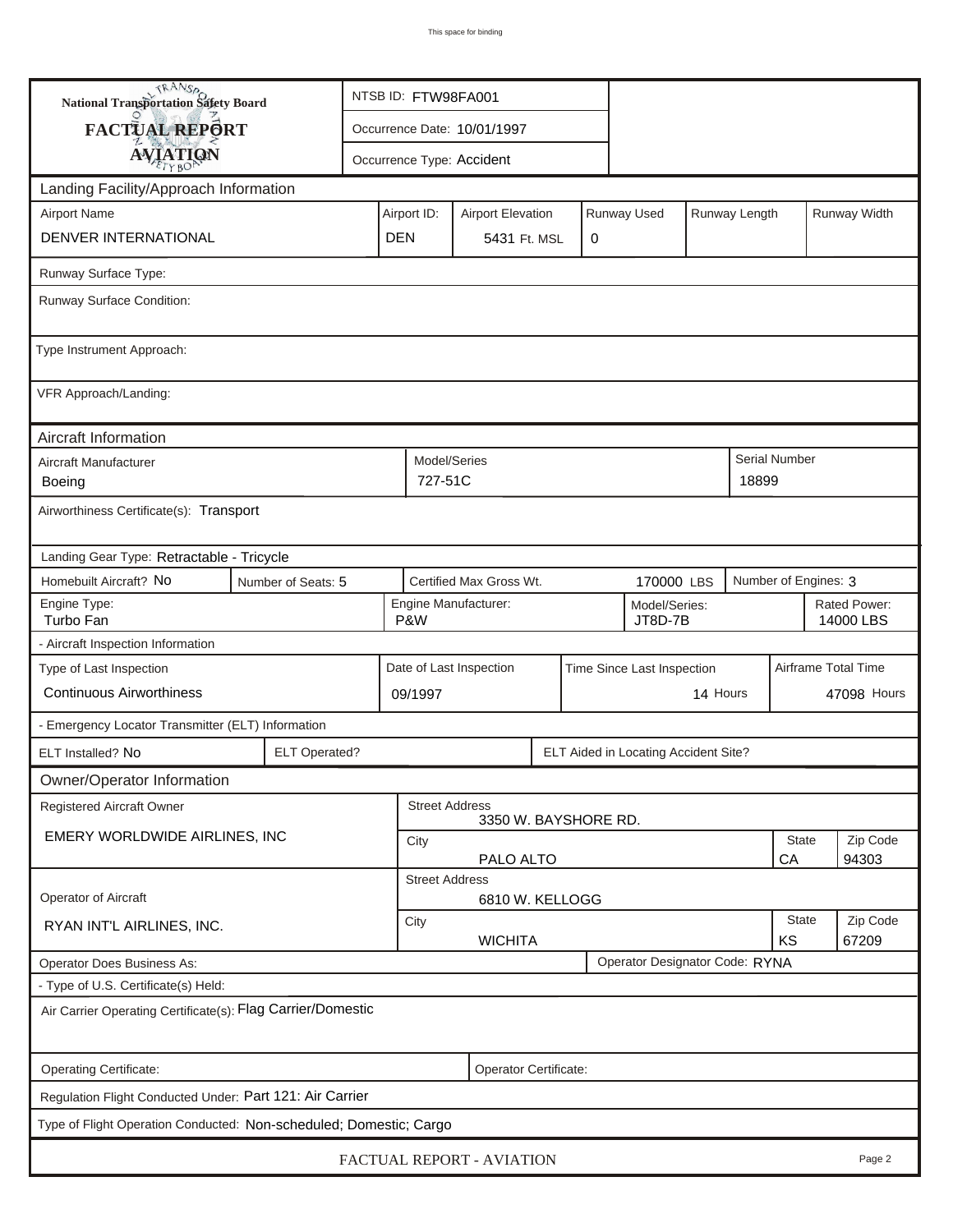|                                                                                                      | <b>National Transportation Safety Board</b><br>NTSB ID: FTW98FA001 |         |                        |                                                      |                             |         |              |        |                                        |                         |                                    |         |                   |                     |
|------------------------------------------------------------------------------------------------------|--------------------------------------------------------------------|---------|------------------------|------------------------------------------------------|-----------------------------|---------|--------------|--------|----------------------------------------|-------------------------|------------------------------------|---------|-------------------|---------------------|
|                                                                                                      | FACTUAL REPORT                                                     |         |                        |                                                      | Occurrence Date: 10/01/1997 |         |              |        |                                        |                         |                                    |         |                   |                     |
|                                                                                                      |                                                                    |         |                        |                                                      |                             |         |              |        |                                        |                         |                                    |         |                   |                     |
| <b>AVIATION</b><br>Occurrence Type: Accident                                                         |                                                                    |         |                        |                                                      |                             |         |              |        |                                        |                         |                                    |         |                   |                     |
| <b>First Pilot Information</b>                                                                       |                                                                    |         |                        |                                                      |                             |         |              |        |                                        |                         |                                    |         |                   |                     |
| Name                                                                                                 |                                                                    |         |                        |                                                      |                             | City    |              |        |                                        |                         | <b>State</b>                       |         | Date of Birth     | Age                 |
| On File                                                                                              |                                                                    |         |                        |                                                      |                             | On File |              |        |                                        |                         | On File                            | On File |                   | 52                  |
| Principal Profession: Civilian Pilot<br>Seat Occupied: Left<br>Certificate Number: On File<br>Sex: M |                                                                    |         |                        |                                                      |                             |         |              |        |                                        |                         |                                    |         |                   |                     |
| Airline Transport; Commercial<br>Certificate(s):                                                     |                                                                    |         |                        |                                                      |                             |         |              |        |                                        |                         |                                    |         |                   |                     |
| Airplane Rating(s):<br>Multi-engine Land; Single-engine Land; Single-engine Sea                      |                                                                    |         |                        |                                                      |                             |         |              |        |                                        |                         |                                    |         |                   |                     |
|                                                                                                      | Rotorcraft/Glider/LTA: Glider                                      |         |                        |                                                      |                             |         |              |        |                                        |                         |                                    |         |                   |                     |
|                                                                                                      | Instrument Rating(s):                                              |         |                        |                                                      |                             |         |              |        |                                        |                         |                                    |         |                   |                     |
| Airplane<br>Glider<br>Instructor Rating(s):                                                          |                                                                    |         |                        |                                                      |                             |         |              |        |                                        |                         |                                    |         |                   |                     |
|                                                                                                      | Type Rating/Endorsement for Accident/Incident Aircraft? Yes        |         |                        |                                                      |                             |         |              |        | <b>Current Biennial Flight Review?</b> |                         |                                    |         |                   |                     |
|                                                                                                      | Medical Cert.: Class 1                                             |         |                        | Medical Cert. Status: Valid Medical--w/ waivers/lim. |                             |         |              |        |                                        |                         | Date of Last Medical Exam: 05/1997 |         |                   |                     |
|                                                                                                      |                                                                    |         |                        |                                                      |                             |         |              |        |                                        |                         |                                    |         |                   |                     |
| - Flight Time Matrix                                                                                 |                                                                    | All A/C | This Make<br>and Model | Airplane<br>Single Engine                            | Airplane<br>Mult-Engine     | Night   |              | Actual | Instrument                             | Rotorcraft<br>Simulated |                                    |         | Glider            | Lighter<br>Than Air |
| <b>Total Time</b>                                                                                    |                                                                    | 15020   | 7305                   |                                                      |                             |         |              |        |                                        |                         |                                    |         |                   |                     |
|                                                                                                      | Pilot In Command(PIC)                                              | 7920    | 3700                   |                                                      |                             |         |              |        |                                        |                         |                                    |         |                   |                     |
| Instructor                                                                                           |                                                                    |         |                        |                                                      |                             |         |              |        |                                        |                         |                                    |         |                   |                     |
| Last 90 Days                                                                                         |                                                                    | 136     | 136                    |                                                      |                             |         |              |        |                                        |                         |                                    |         |                   |                     |
| Last 30 Days<br>Last 24 Hours                                                                        |                                                                    | 47<br>6 | 47<br>6                |                                                      |                             |         |              |        |                                        |                         |                                    |         |                   |                     |
|                                                                                                      | Seatbelt Used? Yes                                                 |         |                        |                                                      |                             |         |              |        | Toxicology Performed? Yes              |                         |                                    |         | Second Pilot? Yes |                     |
|                                                                                                      |                                                                    |         |                        | Shoulder Harness Used? Yes                           |                             |         |              |        |                                        |                         |                                    |         |                   |                     |
|                                                                                                      |                                                                    |         |                        |                                                      |                             |         |              |        |                                        |                         |                                    |         |                   |                     |
|                                                                                                      | Flight Plan/Itinerary                                              |         |                        |                                                      |                             |         |              |        |                                        |                         |                                    |         |                   |                     |
|                                                                                                      | Type of Flight Plan Filed: IFR                                     |         |                        |                                                      |                             |         |              |        |                                        |                         |                                    |         |                   |                     |
| Departure Point                                                                                      |                                                                    |         |                        |                                                      |                             |         | <b>State</b> |        | Airport Identifier                     |                         | Departure Time                     |         |                   | Time Zone           |
| Same as Accident/Incident Location                                                                   |                                                                    |         |                        |                                                      |                             |         |              |        |                                        | <b>DEN</b>              |                                    | 0000    |                   |                     |
| Destination                                                                                          |                                                                    |         |                        |                                                      |                             |         | <b>State</b> |        | Airport Identifier                     |                         |                                    |         |                   |                     |
| <b>SAN FRANCISCO</b>                                                                                 |                                                                    |         |                        |                                                      |                             |         | CA           |        | <b>SFO</b>                             |                         |                                    |         |                   |                     |
| Type of Clearance: IFR                                                                               |                                                                    |         |                        |                                                      |                             |         |              |        |                                        |                         |                                    |         |                   |                     |
| Type of Airspace: Class B                                                                            |                                                                    |         |                        |                                                      |                             |         |              |        |                                        |                         |                                    |         |                   |                     |
| Weather Information                                                                                  |                                                                    |         |                        |                                                      |                             |         |              |        |                                        |                         |                                    |         |                   |                     |
| Source of Briefing:<br>Company                                                                       |                                                                    |         |                        |                                                      |                             |         |              |        |                                        |                         |                                    |         |                   |                     |
|                                                                                                      |                                                                    |         |                        |                                                      |                             |         |              |        |                                        |                         |                                    |         |                   |                     |
| Method of Briefing:                                                                                  |                                                                    |         |                        |                                                      |                             |         |              |        |                                        |                         |                                    |         |                   |                     |
|                                                                                                      |                                                                    |         |                        | FACTUAL REPORT - AVIATION                            |                             |         |              |        |                                        |                         |                                    |         |                   | Page 3              |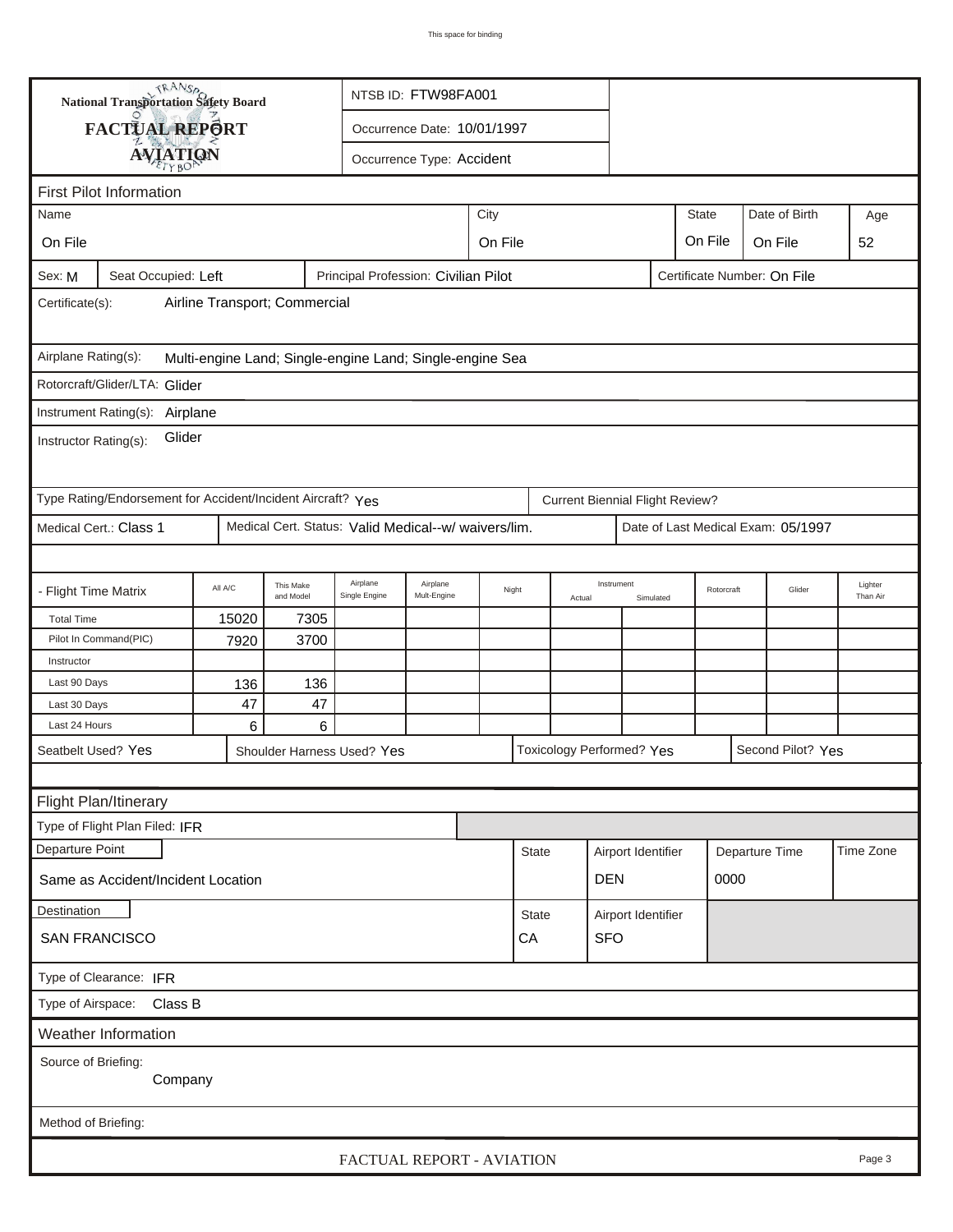|                        | <b>National Transportation Safety Board</b> |                  | NTSB ID: FTW98FA001       |                             |                           |                                     |    |                                                       |  |                                |                              |        |
|------------------------|---------------------------------------------|------------------|---------------------------|-----------------------------|---------------------------|-------------------------------------|----|-------------------------------------------------------|--|--------------------------------|------------------------------|--------|
|                        | <b>FACTUAL REPORT</b>                       |                  |                           | Occurrence Date: 10/01/1997 |                           |                                     |    |                                                       |  |                                |                              |        |
|                        | <b>AVIATION</b>                             |                  |                           |                             | Occurrence Type: Accident |                                     |    |                                                       |  |                                |                              |        |
| Weather Information    |                                             |                  |                           |                             |                           |                                     |    |                                                       |  |                                |                              |        |
| WOF ID                 | <b>Observation Time</b>                     | Time Zone        | <b>WOF Elevation</b>      |                             |                           | WOF Distance From Accident Site     |    |                                                       |  |                                | Direction From Accident Site |        |
|                        |                                             |                  |                           |                             |                           |                                     |    |                                                       |  |                                |                              |        |
| <b>DEN</b>             | 0453                                        | <b>MDT</b>       | 5431 Ft. MSL              |                             |                           |                                     |    | 0 NM                                                  |  |                                | 0 Deg. Mag.                  |        |
|                        | Sky/Lowest Cloud Condition: Clear           |                  |                           |                             |                           | 0 Ft. AGL                           |    |                                                       |  | Condition of Light: Night/Dark |                              |        |
|                        | Lowest Ceiling: None                        |                  |                           | 0 Ft. AGL                   | Visibility:               |                                     | 10 | <b>SM</b>                                             |  | Altimeter:                     | 30.00                        | "Hg    |
| Temperature:           | $12^{\circ}$ C                              | Dew Point:       | $4^{\circ}C$              |                             | Wind Direction: 230       |                                     |    |                                                       |  | Density Altitude:              | 6042                         | Ft.    |
| Wind Speed: 6          |                                             | Gusts:           |                           |                             |                           |                                     |    | Weather Condtions at Accident Site: Visual Conditions |  |                                |                              |        |
| Visibility (RVR):      | $\mathbf 0$<br>Ft.                          | Visibility (RVV) | 0                         | SM                          |                           | Intensity of Precipitation: Unknown |    |                                                       |  |                                |                              |        |
|                        | Restrictions to Visibility: None            |                  |                           |                             |                           |                                     |    |                                                       |  |                                |                              |        |
|                        |                                             |                  |                           |                             |                           |                                     |    |                                                       |  |                                |                              |        |
| Type of Precipitation: | None                                        |                  |                           |                             |                           |                                     |    |                                                       |  |                                |                              |        |
|                        |                                             |                  |                           |                             |                           |                                     |    |                                                       |  |                                |                              |        |
|                        | <b>Accident Information</b>                 |                  |                           |                             |                           |                                     |    |                                                       |  |                                |                              |        |
|                        | Aircraft Damage: Substantial                |                  | Aircraft Fire: None       |                             |                           |                                     |    | Aircraft Explosion None                               |  |                                |                              |        |
|                        | Classification: U.S. Registered/U.S. Soil   |                  |                           |                             |                           |                                     |    |                                                       |  |                                |                              |        |
|                        | - Injury Summary Matrix                     | Fatal            | Serious<br>Minor          |                             | None                      | <b>TOTAL</b>                        |    |                                                       |  |                                |                              |        |
| <b>First Pilot</b>     |                                             |                  | 1                         |                             |                           |                                     |    |                                                       |  |                                |                              |        |
| Second Pilot           |                                             |                  |                           | 1                           |                           |                                     |    |                                                       |  |                                |                              |        |
| <b>Student Pilot</b>   |                                             |                  |                           |                             |                           |                                     |    |                                                       |  |                                |                              |        |
|                        | Flight Instructor                           |                  |                           |                             |                           |                                     |    |                                                       |  |                                |                              |        |
| <b>Check Pilot</b>     |                                             |                  |                           |                             |                           |                                     |    |                                                       |  |                                |                              |        |
|                        | <b>Flight Engineer</b>                      |                  |                           |                             | 11                        |                                     |    |                                                       |  |                                |                              |        |
|                        | Cabin Attendants                            |                  |                           |                             |                           |                                     |    |                                                       |  |                                |                              |        |
| Other Crew             |                                             |                  |                           |                             |                           |                                     |    |                                                       |  |                                |                              |        |
| Passengers             |                                             |                  |                           |                             |                           |                                     |    |                                                       |  |                                |                              |        |
|                        | - TOTAL ABOARD -                            |                  | 1                         | 1                           | 1                         | 3                                   |    |                                                       |  |                                |                              |        |
| Other Ground           |                                             | 0                | $\overline{0}$            | 1                           |                           | 1                                   |    |                                                       |  |                                |                              |        |
|                        | - GRAND TOTAL -                             | 0                | 1                         | $\overline{c}$              | 1                         | 4                                   |    |                                                       |  |                                |                              |        |
|                        |                                             |                  |                           |                             |                           |                                     |    |                                                       |  |                                |                              |        |
|                        |                                             |                  | FACTUAL REPORT - AVIATION |                             |                           |                                     |    |                                                       |  |                                |                              | Page 4 |